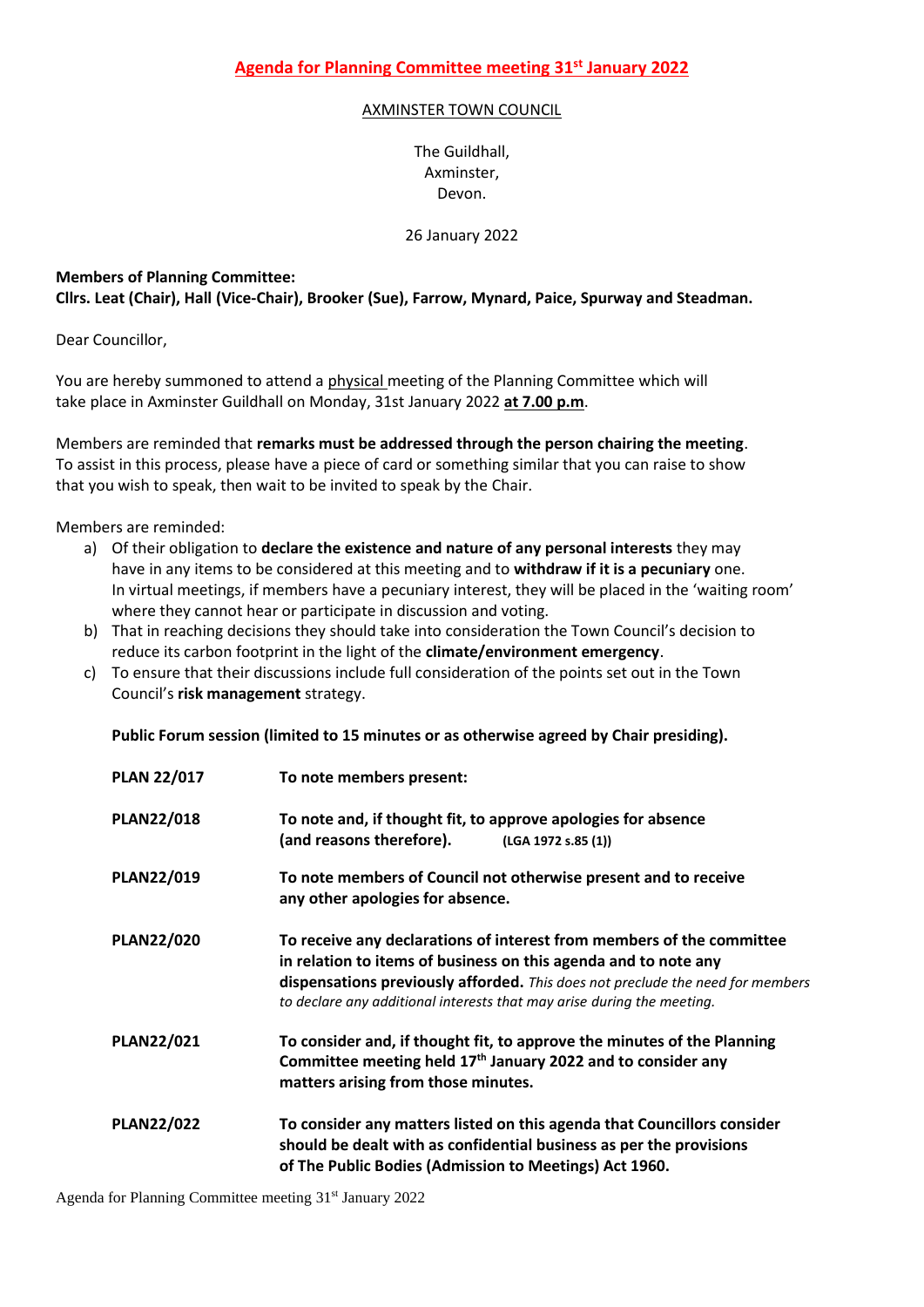| <b>PLAN22/023</b> | To consider planning applications (as shown below) advised by the Local<br>Planning Authority (East Devon District Council) prior to the agenda publication:                                                                                                                                                                                                                                                                                                                                                                                                                                                                                                                                                                                                                                  |
|-------------------|-----------------------------------------------------------------------------------------------------------------------------------------------------------------------------------------------------------------------------------------------------------------------------------------------------------------------------------------------------------------------------------------------------------------------------------------------------------------------------------------------------------------------------------------------------------------------------------------------------------------------------------------------------------------------------------------------------------------------------------------------------------------------------------------------|
|                   | i) 21/3268/FUL<br>Higher Jackleigh Farm, Wyke. EX13 8TN<br>COU of field to allow camping for up to 25 tents and/or touring units.                                                                                                                                                                                                                                                                                                                                                                                                                                                                                                                                                                                                                                                             |
|                   | ii) 22/0050/RES<br>Fairacre, Lyme Road, EX13 5BH<br>Details of layout, scale and appearance (with drainage) - 20/2875/OUT.                                                                                                                                                                                                                                                                                                                                                                                                                                                                                                                                                                                                                                                                    |
|                   | iii) 22/0085/FUL<br>Riverside, Willhay Lane. EX13 5RW<br>Conversion of garages into accommodation (with alt. to fenestration).                                                                                                                                                                                                                                                                                                                                                                                                                                                                                                                                                                                                                                                                |
|                   | iv) 22/0099/FUL<br>10 Dragons Mead. EX13 5JY<br>Proposed erection of detached single storey garage/workshop.                                                                                                                                                                                                                                                                                                                                                                                                                                                                                                                                                                                                                                                                                  |
|                   | v) 22/0102/FUL<br>Unit 9-9A Weycroft Ind. Est. EX13 5PH<br>Proposed replacement external access ramp.                                                                                                                                                                                                                                                                                                                                                                                                                                                                                                                                                                                                                                                                                         |
| <b>PLAN22/024</b> | To consider planning applications advised by the Local Planning Authority<br>(East Devon District Council) after the agenda publication and as shown<br>on the supplementary agenda published (if applicable):                                                                                                                                                                                                                                                                                                                                                                                                                                                                                                                                                                                |
| <b>PLAN22/025</b> | To note determinations/decisions on Planning Applications previously considered:                                                                                                                                                                                                                                                                                                                                                                                                                                                                                                                                                                                                                                                                                                              |
|                   | 21/3152/FUL<br>4 Lyme Close, Axminster. APPROVED w. CONDITIONS *<br>21/3134/FUL<br>9 Chard Rd., Axminster. APPROVED W. CONDITIONS<br>21/3089/FUL<br>93 Dukes Way, Axminster. APPROVED STD. TIME LIMIT<br>21/2985/LBC<br>Sector Hall, Sector Lane, Axminster. APPROVED W. COND.<br>21/2990/PDQ Pinneywood Farm Lodge, Axminster. PRIOR APPROVAL GRANTED<br>21/2869/RES<br>Land west of Burnside, Axminster. APPROVED W. CONDITIONS. *<br>21/2866/FUL<br>1 Coles Lane, Axminster. APPROVED STD. TIME LIMIT<br>Fawnsmoor Orchard, Axminster. APPROVED W. CONDITIONS.<br>21/2739/FUL<br>Land north of Abbey Gate. APPROVED (RETR.) W. CONDITIONS.<br>21/1639/FUL<br>21/1585/FUL Fawnsmoor Farm, Axminster. REFUSAL *<br>Lower Westwater Farm, Axminster. APPROVED STD. TIME LIMIT.<br>21/1499/FUL |
|                   | * Denotes where decision was contrary to Town Council's resolved views.                                                                                                                                                                                                                                                                                                                                                                                                                                                                                                                                                                                                                                                                                                                       |
| <b>PLAN22/026</b> | To consider any planning matters pertaining to trees in the parish.                                                                                                                                                                                                                                                                                                                                                                                                                                                                                                                                                                                                                                                                                                                           |
| <b>PLAN22/027</b> | To consider any Planning Appeals as notified to the Town Council.                                                                                                                                                                                                                                                                                                                                                                                                                                                                                                                                                                                                                                                                                                                             |
| <b>PLAN22/028</b> | To consider any Enforcement Matters as notified to the Town Council.                                                                                                                                                                                                                                                                                                                                                                                                                                                                                                                                                                                                                                                                                                                          |
| <b>PLAN22/029</b> | To consider any Planning Correspondence.<br>i) Correspondence from parishioner regarding matters pertaining to FUTURE<br>development and the commensurate capacity of sewerage networks in the town.                                                                                                                                                                                                                                                                                                                                                                                                                                                                                                                                                                                          |

**ii)** *Correspondence from parishioner regarding proposed development on land to west of Prestaller Farm (Objection).*

**iii)** *Complaint from public regarding waste building materials in residential garden in West Close.*